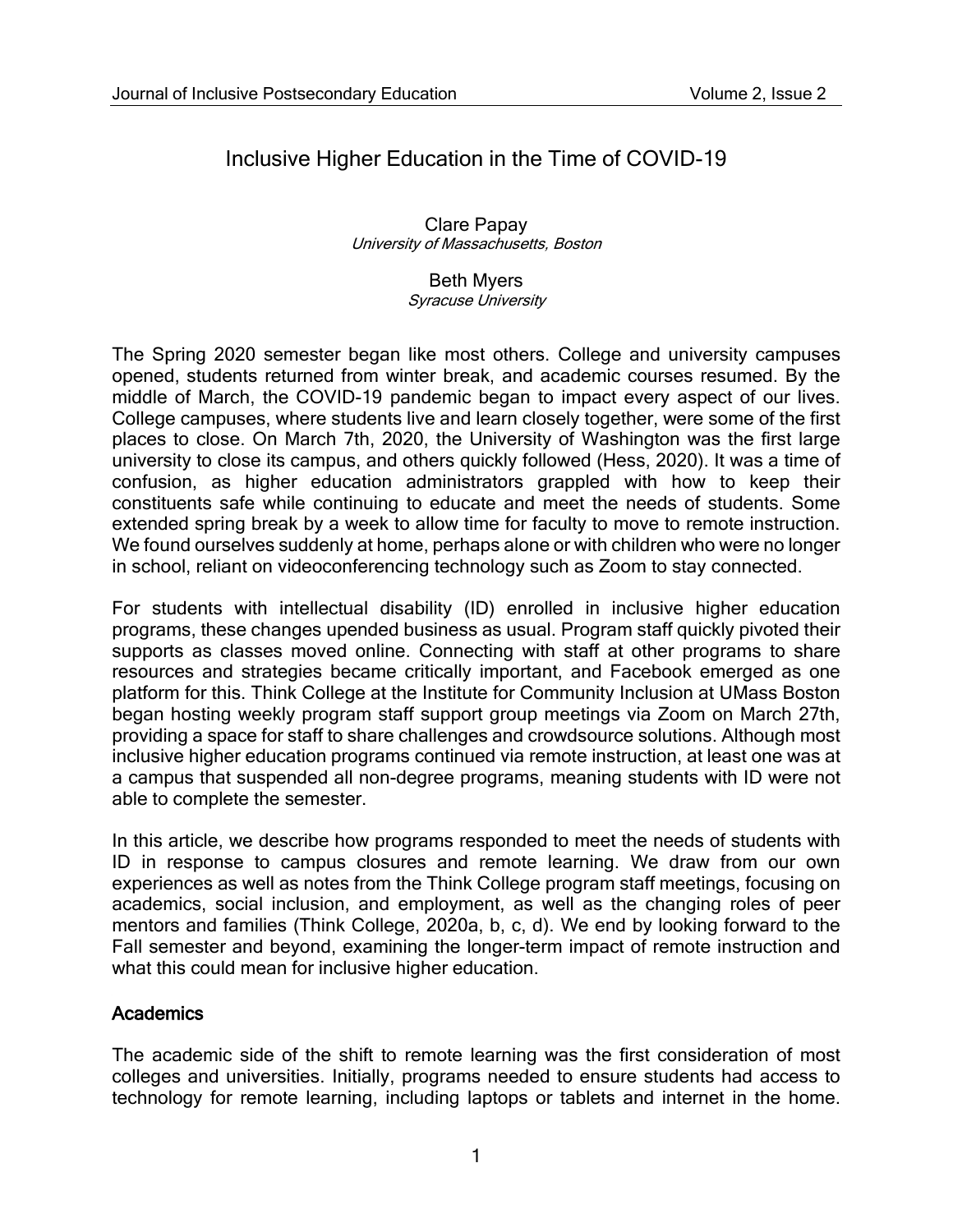Basic concerns about accessing platforms for remote learning were less of an issue for students who were officially registered in their classes. Students who were not formally enrolled in their college or university classes needed access to the learning management system (LMS; e.g., Blackboard, Canvas), and in many cases program staff and peer mentors needed to be given access to the LMS so they could continue supporting the student. Like other college students across the country, some students were faced with challenges in finding physical space at home to access their classes as well as quiet places or times to be able to focus on schoolwork.

Program staff responded to the academic needs of their students in several ways (Think College, 2020a). Staff prepared step-by-step guides to help students learn how to log into Zoom or their LMS and how to upload assignments. Some created course shells in their LMS to house all of the resources they were developing for students. One-on-one checkins over the phone or via Facetime became important, and Zoom emerged as the preferred platform for virtual group meetings. Several programs reported requesting that faculty add peer mentors or educational coaches as "observers" in the LMS so they could follow along to support individual students.

## **Social**

The social impact on students was significant. Students who had a robust social network on the college campus found themselves suddenly at home like everyone else, isolated from friends and peers. While faculty focused on transitioning classes to online formats, this had the potential to sacrifice some of what is important about inclusive postsecondary education. Many programs worked to move social opportunities online in order to keep students connected (Think College, 2020c). Some programs connected to peer partnerships like Best Buddies or other existing networks on their college campuses. Other programs created their own social content, such as online karaoke parties, at-home guided paint nights, or Zoom lunch meetups. Virtual Activity Calendars sprung up across the country and utilized a variety of platforms from Google Hangouts to FlipGrid and Houseparty. Students organized gatherings on their own as well, and connected with friends in a variety of ways, such as Facebook Live dinners and Zoom parties to celebrate the big 21st birthday milestone. Some programs connected with one another, like Auburn and Mississippi State University's virtual student exchange. Some programs emphasized the inclusivity of utilizing existing campus resources, which continued to offer students opportunities to interact with peers in an online environment.

## Employment

The COVID-19 pandemic affected employment across the globe, and our students were no exception. With over 40 million Americans filing unemployment claims by June and a youth unemployment rate of about 25% (Inanc, 2020), the graduates of 2020 were in a difficult position for career placement. Many were social distancing and could not leave home to apply for jobs. Many students were not able to complete their internships or employment preparation programs as originally planned. Just as with academics, colleges and universities quickly pivoted to support students in these endeavors during the transition to online learning in the spring of 2020 (Think College, 2020b). Program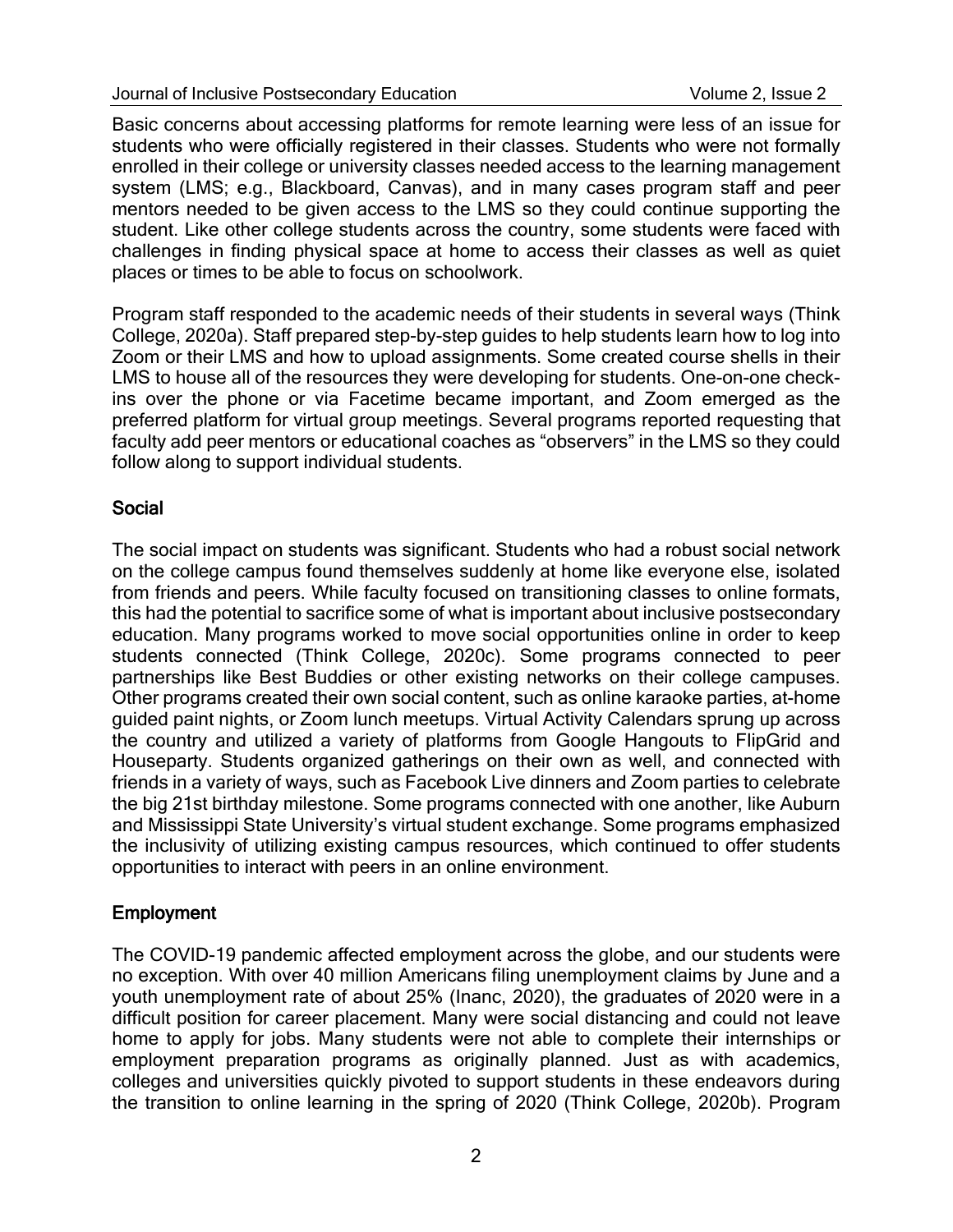staff reported that they worked creatively to provide online opportunities such as virtual job shadowing, company tours, and industry chats. Some schools utilized videos to focus on building essential work skills. Others supported students in accessing the university's online career services. Some inclusive postsecondary programs created weekly workbased learning projects, such as building a LinkedIn presence, or completing career interest surveys or other occupational profiles. Some students and staff commented that the shut-down created more time to build resumes, practice interviewing skills, and focus on technology development.

Our students, and all of us, also saw the jobs that are considered essential during a crisis and what that means for employment. Many programs have students or graduates who are essential workers—hospital aides, grocery workers, shipping and receiving clerks, and many other critical positions that kept our communities running during the shutdown. Many programs also saw the impact on students who lost their jobs that they had worked so hard to obtain and had hoped to keep for years to come. As we prepare for fall reopenings, online or in person, and the prolonged effects of the pandemic, our students, graduates, and their families are bracing for the impact of higher unemployment rates in the US. One in four employers have already revoked internships for students this fall (collegecliffs.com). The loss of career development activities could have a long-term impact on employment for our students, and the national unemployment rate could affect our graduates particularly hard. Reduced employment outcomes could have dire consequences for the future of our field.

# Changing Roles for Everyone

The move to remote instruction meant changing roles for everyone involved: students, families, and staff. Students took on greater responsibility for managing their own learning, using a variety of tools to stay on top of their schoolwork. Families took on greater responsibility for the day-to-day supervision of their students' schoolwork. Early on, program staff identified a need to teach families how to support their students in the home (Think College, 2020d). Some held Zoom meetings for families or developed step-by-step guides on how to access LMS tools to ease the transition to remote learning. Some program staff developed documents laying out expectations for both parents and students. For many students who had been living in campus dorms, moving back home with parents was a dramatic step that created tension with the freedom that they had had on campus. Just like in families of other college students across the country, families of young adults with ID struggled to figure out life with their young adults at home again. Some programs even set up online support groups for parents who needed to talk this through with their own peers.

Program staff worked from their own homes, spending their days in front of their computers or on the phone, diligently overseeing programming for their students. In some programs, mentors used FaceTime to talk with students on one device while they Zoomed into class on another to provide virtual support. Peer partners checked in often to make sure that situations were not too isolating. Friends supported one another in a variety of ways.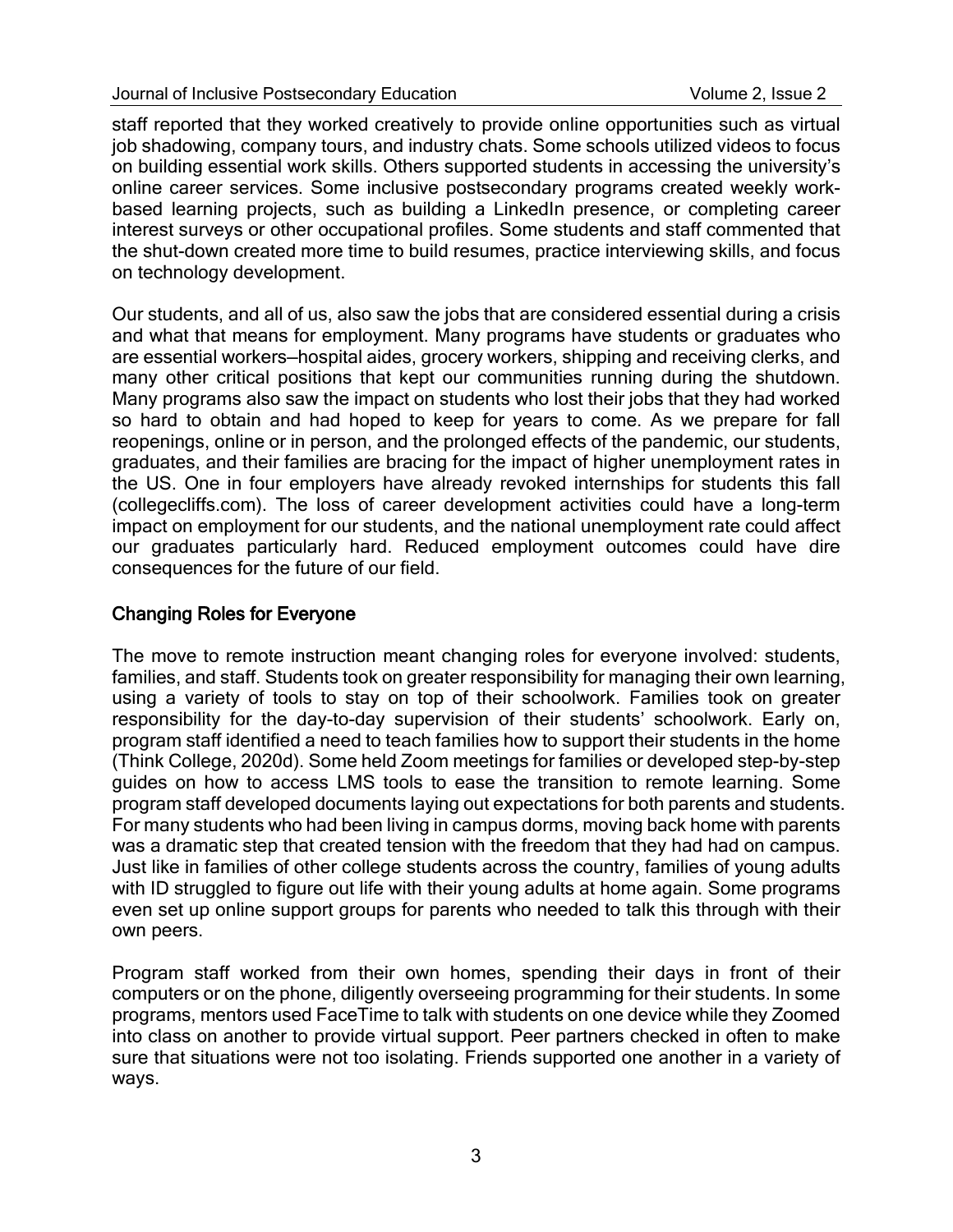When the spring semester ended, many students and families lamented that the support would suddenly end. Online classes and virtual social activities came to a sudden halt for many, but social distancing and stay-at-home orders were still in effect in many states. The usual summer activities, vacations, and plans with friends had all been canceled, and students were facing many empty weeks. Several programs responded by creating online summer programming and allowing students to take summer classes. Others continued their virtual social calendars or other activities. Some programs began fall programming early, with multi-week orientations and career preparation activities beginning in the summer.

## Looking Forward

The ways in which inclusive higher education program staff and students responded to the impact of COVID-19 on their college programs show the tremendous depth of creativity and resiliency of everyone involved. One theme we heard many times on the Think College program staff virtual support group calls was how the transition to remote learning was not as bad as anyone had expected. Students completed their classes, some graduated from their programs, and program staff made it through to the end of the academic year. But surviving an academic semester that was disrupted partway through is not the same as starting an academic year with remote learning. Looking forward, what will be the long-term impact of this pandemic on inclusive higher education?

At the time of writing, some colleges and universities had begun to reopen their campuses in the fall, while others were continuing remotely. Many others were in the midst of making decisions or shifting mid-course, as upticks in virus rates were making continued remote instruction seem increasingly likely. For programs trying to return to campus, program staff were supporting students to understand social distancing requirements and requirements around mask wearing. Some reported that wearing a mask or even weekly COVID-19 testing was being written into the college's code of conduct and reopening protocols, so programs were planning for the implications for their students.

For programs that were looking at a continuation of remote instruction, program staff were planning for virtual orientation and how they would assess the needs of incoming students. Plans were put in place for students to be able to access the college's virtual orientation, but some also supplemented this with virtual events over the summer to get to know new students and establish social connections. Some were concerned about enrollment and the potential to lose new students whose families may not understand the value of a higher education program that is delivered remotely.

Looking further to the future, the continued closures of college and university campuses could have a sustained impact on inclusive higher education. Many colleges and universities are struggling with budget shortfalls and are looking for ways to cut costs. Already we have learned of at least one program for students with ID that has been discontinued as part of strategic reassessment of academic offerings (New York Institute of Technology, 2020). Although we hope that program closings will be exceptions rather than the norm, the reality we face is that many program staff will be in a position of having to advocate for their programs to remain open. This will involve ongoing outreach to higher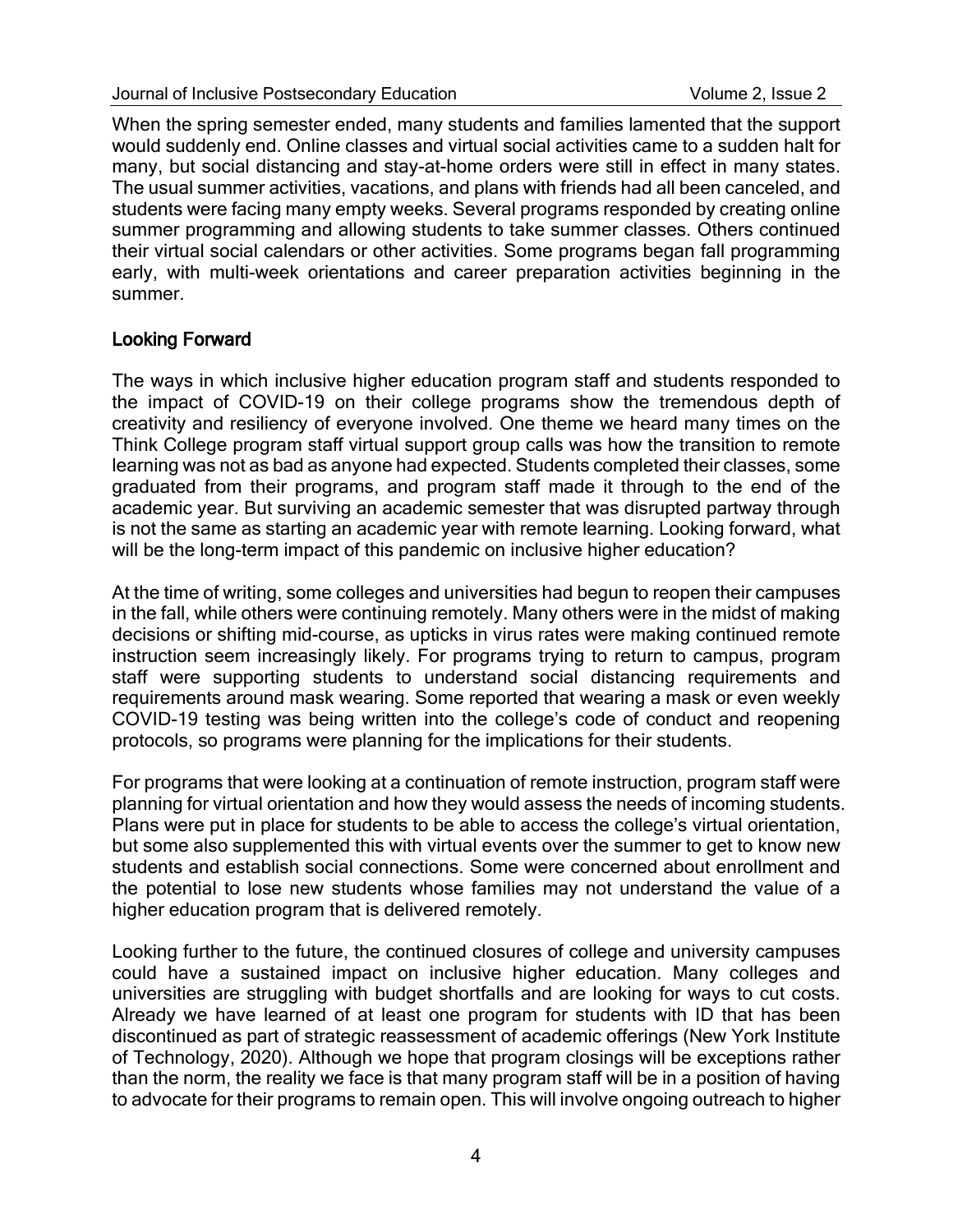education administrators to provide education on the importance of inclusive higher education and to document the impact and outcomes. It will also involve continued outreach to families to explain the value of a higher education program delivered to students in their own homes.

Beyond this, though, there is great potential for long-term reliance on remote instruction to threaten the *inclusivity* of inclusive higher education programs. It is often easier to design activities or coursework for groups of students with ID to meet common needs than to support students in inclusive online settings. Our desire to continue to support students in working towards vocational and independent living goals may lead us to pursue simulated work settings or to ask parents to become "work supervisors" for chores around the home because this feels better than doing nothing. But we must continually step back to reflect on our choices and ask ourselves if the opportunities we are providing to students are in line with our mission of inclusivity. We also must guard against becoming so deeply invested in specialized curriculum or simulated programs that we cannot give them up when we are able to return to campus.

Students with ID who have made it to college in 2020 are still at the forefront of inclusive postsecondary education. They are still the trailblazers of our field. These students, their families, and the programs that support them have been creating solutions to educational barriers at every step. We have the flexibility, ingenuity, strength, and purpose to make it through difficult times together.

#### References

- College In The Age of Coronavirus. (2020, August 07). Retrieved August 25, 2020, from <https://collegecliffs.com/coronavirus/>
- Hess, A. (2020, March 26). How coronavirus dramatically changed college for over 14 million students. CNBC. [https://www.cnbc.com/2020/03/26/how-coronavirus](https://www.cnbc.com/2020/03/26/how-coronavirus-changed-college-for-over-14-million-students.html)[changed-college-for-over-14-million-students.html](https://www.cnbc.com/2020/03/26/how-coronavirus-changed-college-for-over-14-million-students.html)
- Inanc, H. (2020). Breaking Down the Numbers: What Does COVID-19 Mean for Youth Unemployment? (No. 3ba094f7d75b48dbb9b63e16a768cb7d). Mathematica Policy Research.
- New York Institute of Technology (2020, June 2). Vocational Independence Program. [https://www.nyit.edu/vip#](https://www.nyit.edu/vip)
- Think College (2020a, March 27). Tips & Takeaways from TC Virtual Support Group: Supporting Academic Access in a Virtual/Online Environment. Think College, Institute for Community Inclusion, UMass Boston. [https://thinkcollege.net/sites/default/files/files/Tips\\_Online%20Learning\\_032720.p](https://thinkcollege.net/sites/default/files/files/Tips_Online%20Learning_032720.pdf) [df](https://thinkcollege.net/sites/default/files/files/Tips_Online%20Learning_032720.pdf)
- Think College (2020b, April 3). Tips & Takeaways from TC Virtual Support Group Employment Supports in a Virtual/Online Environment. Think College, Institute for Community Inclusion, UMass Boston. [https://thinkcollege.net/sites/default/files/files/resources/Tips\\_Virtual%20Career%](https://thinkcollege.net/sites/default/files/files/resources/Tips_Virtual%20Career%20Dev%09elop_040320.pdf) [20Develop\\_040320.pdf](https://thinkcollege.net/sites/default/files/files/resources/Tips_Virtual%20Career%20Dev%09elop_040320.pdf)
- Think College (2020c, April 10). Tips & Takeaways from Think College Virtual Support Group: Social Engagement. Think College, Institute for Community Inclusion,